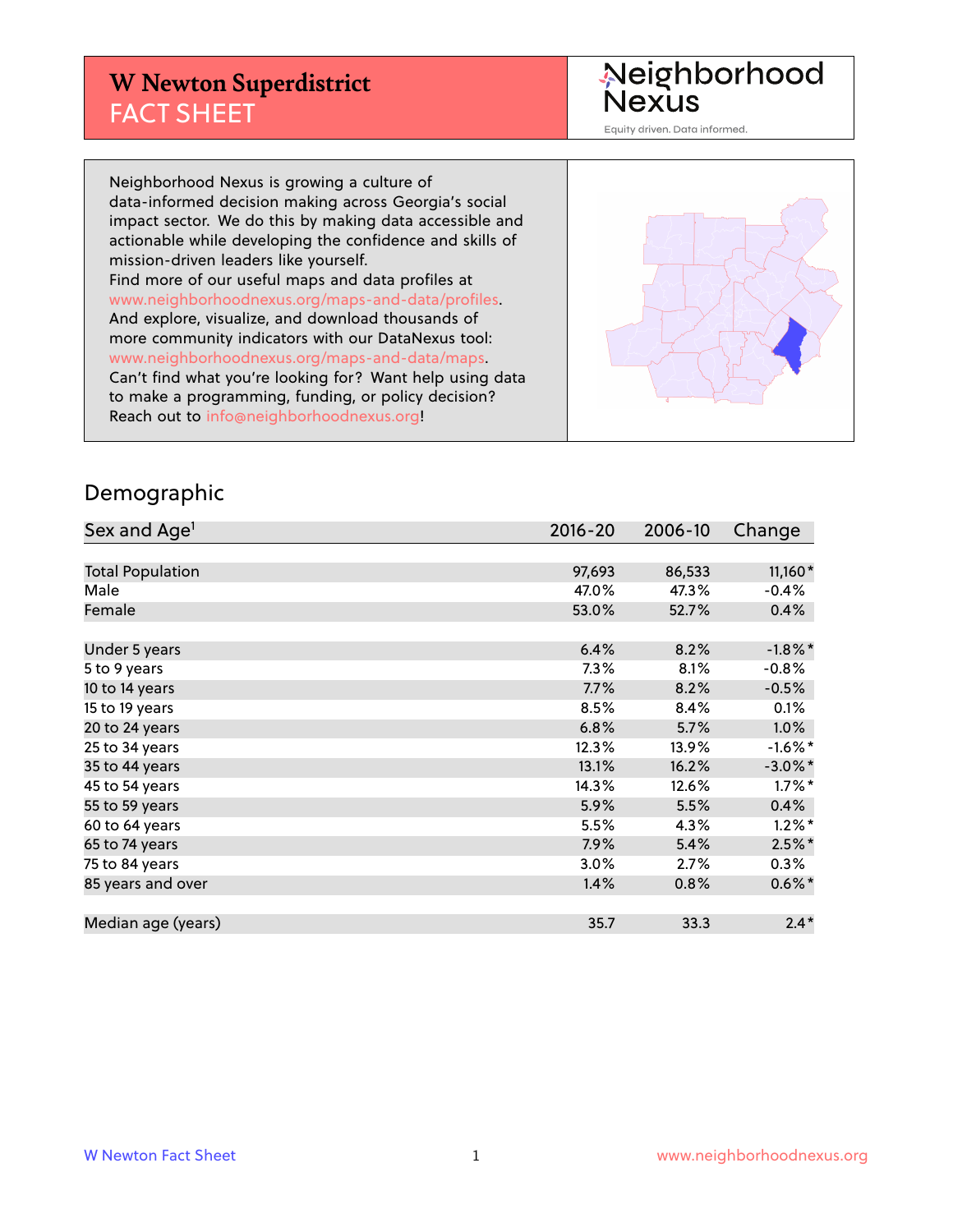# Demographic, continued...

| Race <sup>2</sup>                                            | $2016 - 20$    | 2006-10        | Change            |
|--------------------------------------------------------------|----------------|----------------|-------------------|
| Total population                                             | 97,693         | 86,533         | $11,160*$         |
| One race                                                     | 97.2%          | 97.7%          | $-0.5%$           |
| White                                                        | 43.4%          | 52.2%          | $-8.9\%$ *        |
| <b>Black or African American</b>                             | 50.2%          | 42.4%          | $7.8\%$ *         |
| American Indian and Alaska Native                            | 0.3%           | 0.3%           | 0.1%              |
| Asian                                                        | 1.4%           | 1.1%           | 0.3%              |
| Native Hawaiian and Other Pacific Islander                   | 0.1%           | 0.0%           | 0.1%              |
| Some other race                                              | 1.8%           | 1.7%           | 0.1%              |
| Two or more races                                            | 2.8%           | 2.3%           | 0.5%              |
| Race alone or in combination with other race(s) <sup>3</sup> | $2016 - 20$    | 2006-10        | Change            |
|                                                              |                |                |                   |
| <b>Total population</b>                                      | 97,693         | 86,533         | $11,160*$         |
| White                                                        | 45.3%          | 54.0%          | $-8.7\%$ *        |
| <b>Black or African American</b>                             | 52.2%          | 44.2%          | $8.0\%$ *         |
| American Indian and Alaska Native                            | 1.3%           | 0.8%           | 0.5%              |
| Asian                                                        | 1.7%           | 1.5%           | 0.2%              |
| Native Hawaiian and Other Pacific Islander                   | 0.2%           | 0.0%           | 0.2%              |
| Some other race                                              | 2.3%           | 2.3%           | 0.0%              |
|                                                              |                |                |                   |
| Hispanic or Latino and Race <sup>4</sup>                     | $2016 - 20$    | 2006-10        | Change            |
|                                                              |                |                |                   |
| Total population                                             | 97,693<br>6.1% | 86,533<br>4.9% | $11,160*$<br>1.2% |
| Hispanic or Latino (of any race)                             | 93.9%          |                | $-1.2\%$ *        |
| Not Hispanic or Latino                                       |                | 95.1%          |                   |
| White alone                                                  | 40.2%          | 49.9%          | $-9.8%$ *         |
| Black or African American alone                              | 49.6%          | 41.8%          | $7.8\%$ *         |
| American Indian and Alaska Native alone                      | 0.2%           | 0.2%           | $-0.1%$           |
| Asian alone                                                  | 1.4%           | 1.1%           | 0.3%              |
| Native Hawaiian and Other Pacific Islander alone             | 0.1%           | 0.0%           | 0.1%              |
| Some other race alone                                        | 0.2%           | 0.2%           | 0.0%              |
| Two or more races                                            | 2.3%           | 1.9%           | 0.5%              |
| U.S. Citizenship Status <sup>5</sup>                         | $2016 - 20$    | 2006-10        | Change            |
|                                                              |                |                |                   |
| Foreign-born population                                      | 7,216          | 5,585          | $1,631*$          |
| Naturalized U.S. citizen                                     | 54.2%          | 51.4%          | 2.8%              |
| Not a U.S. citizen                                           | 45.8%          | 48.6%          | $-2.8%$           |
| Citizen, Voting Age Population <sup>6</sup>                  | $2016 - 20$    | 2006-10        | Change            |
| Citizen, 18 and over population                              | 69,069         | 58,565         | 10,504*           |
| Male                                                         | 45.5%          | 45.7%          | $-0.2%$           |
| Female                                                       | 54.5%          | 54.3%          | 0.2%              |
|                                                              |                |                |                   |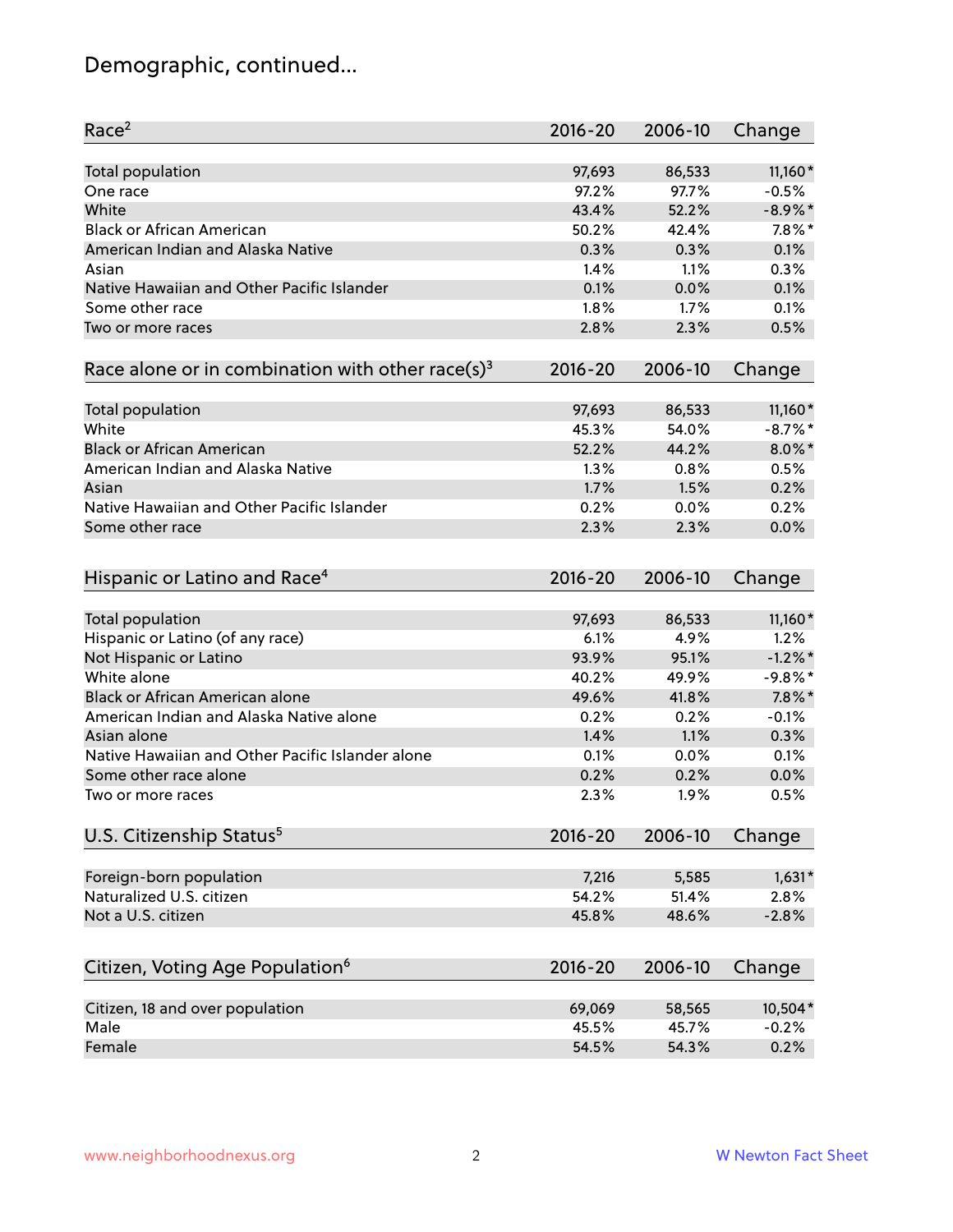#### Economic

| Income <sup>7</sup>                                 | 2016-20 | 2006-10 | Change     |
|-----------------------------------------------------|---------|---------|------------|
|                                                     |         |         |            |
| All households                                      | 33,232  | 29,973  | $3,259*$   |
| Less than \$10,000                                  | 5.8%    | 7.4%    | $-1.6%$    |
| \$10,000 to \$14,999                                | 4.2%    | 4.6%    | $-0.3%$    |
| \$15,000 to \$24,999                                | 11.3%   | 9.8%    | 1.6%       |
| \$25,000 to \$34,999                                | 10.4%   | 11.2%   | $-0.8%$    |
| \$35,000 to \$49,999                                | 11.7%   | 15.9%   | $-4.1\%$ * |
| \$50,000 to \$74,999                                | 22.2%   | 24.3%   | $-2.1%$    |
| \$75,000 to \$99,999                                | 12.9%   | 13.7%   | $-0.8%$    |
| \$100,000 to \$149,999                              | 15.1%   | 10.2%   | 4.8%*      |
| \$150,000 to \$199,999                              | 3.3%    | 1.6%    | $1.7\%$ *  |
| \$200,000 or more                                   | 3.1%    | 1.3%    | $1.7\%$ *  |
| Median household income (dollars)                   | 57,171  | 51,081  | 6,090*     |
| Mean household income (dollars)                     | 69,142  | 59,146  | 9,996*     |
| With earnings                                       | 79.8%   | 83.3%   | $-3.6\%$ * |
| Mean earnings (dollars)                             | 67,620  | 58,471  | $9,150*$   |
| <b>With Social Security</b>                         | 30.9%   | 23.9%   | $7.0\%$ *  |
| Mean Social Security income (dollars)               | 18,945  | 14,869  | 4,076*     |
| With retirement income                              | 21.5%   | 16.6%   | 4.9%*      |
| Mean retirement income (dollars)                    | 21,828  | 21,300  | 528        |
| With Supplemental Security Income                   | 8.6%    | $3.3\%$ | $5.3\%$ *  |
| Mean Supplemental Security Income (dollars)         | 11,624  | 8,935   | 2,689*     |
| With cash public assistance income                  | 2.8%    | 1.4%    | $1.3\%$ *  |
| Mean cash public assistance income (dollars)        | 1,095   | 3,476   | $-2,381*$  |
| With Food Stamp/SNAP benefits in the past 12 months | 16.6%   | 11.9%   | 4.8%*      |
|                                                     |         |         |            |
| Families                                            | 24,186  | 22,668  | $1,518*$   |
| Less than \$10,000                                  | 3.5%    | 6.1%    | $-2.6\%$ * |
| \$10,000 to \$14,999                                | 3.3%    | 3.1%    | 0.2%       |
| \$15,000 to \$24,999                                | 9.6%    | 8.3%    | 1.3%       |
| \$25,000 to \$34,999                                | 9.0%    | 10.8%   | $-1.8%$    |
| \$35,000 to \$49,999                                | 12.9%   | 15.1%   | $-2.2%$    |
| \$50,000 to \$74,999                                | 23.6%   | 26.0%   | $-2.4%$    |
| \$75,000 to \$99,999                                | 14.4%   | 15.8%   | $-1.3%$    |
| \$100,000 to \$149,999                              | 16.6%   | 11.3%   | $5.3\%$ *  |
| \$150,000 to \$199,999                              | 4.0%    | 2.0%    | $2.0\%$ *  |
| \$200,000 or more                                   | 3.1%    | 1.6%    | $1.5\%$ *  |
| Median family income (dollars)                      | 61,987  | 55,817  | $6,170*$   |
| Mean family income (dollars)                        | 75,130  | 62,892  | 12,238*    |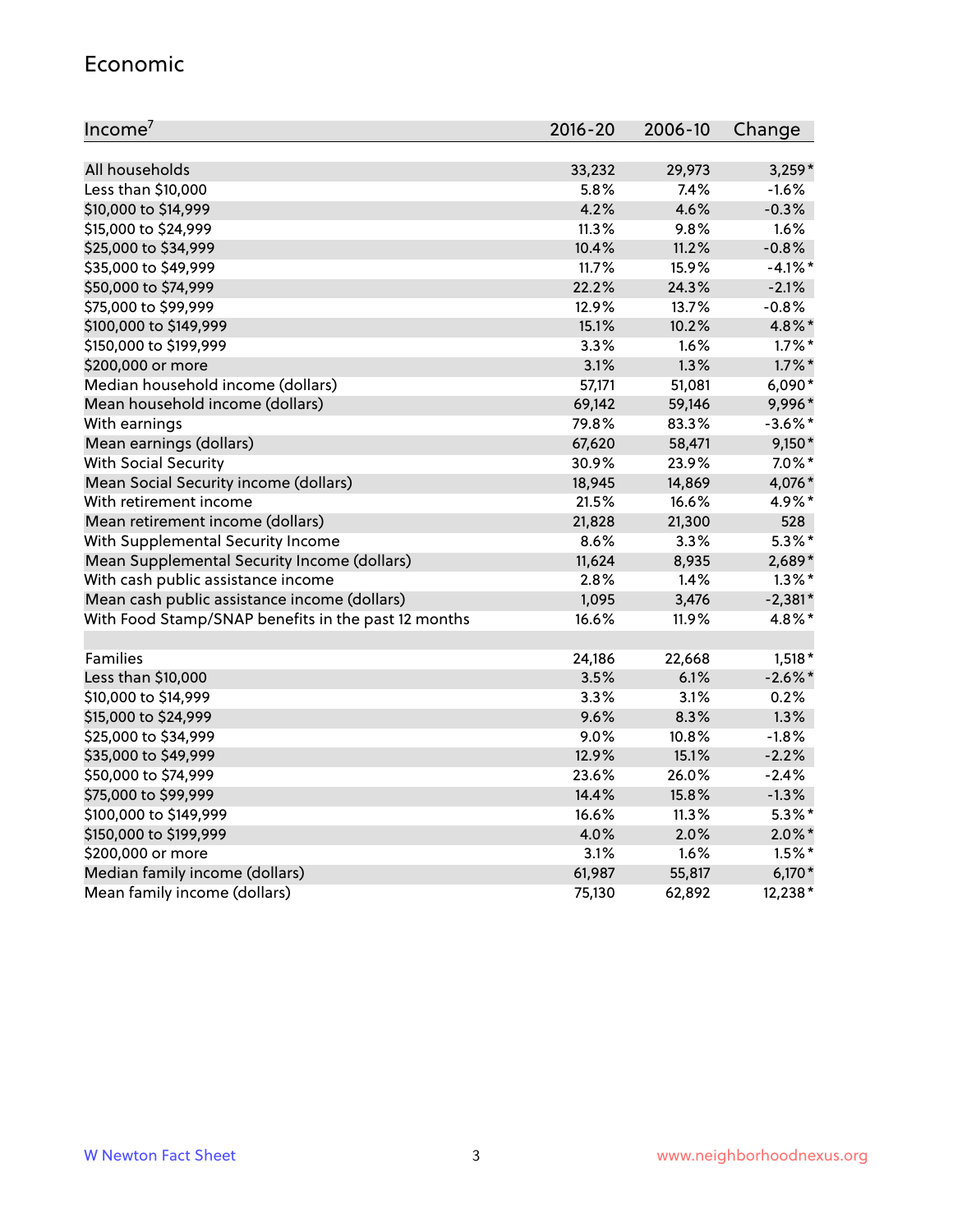### Economic, continued...

| Income, continued <sup>8</sup>                                        | $2016 - 20$ | 2006-10 | Change    |
|-----------------------------------------------------------------------|-------------|---------|-----------|
|                                                                       |             |         |           |
| Nonfamily households                                                  | 9,046       | 7,305   | $1,741*$  |
| Median nonfamily income (dollars)                                     | 34,274      | 33,791  | 483       |
| Mean nonfamily income (dollars)                                       | 48,887      | 43,470  | 5,417     |
| Median earnings for workers (dollars)                                 | 31,289      | 28,649  | 2,639*    |
| Median earnings for male full-time, year-round workers                | 44,467      | 43,815  | 652       |
| (dollars)                                                             |             |         |           |
| Median earnings for female full-time, year-round workers<br>(dollars) | 38,143      | 33,280  | 4,864*    |
| Per capita income (dollars)                                           | 24,277      | 21,050  | $3,227*$  |
|                                                                       |             |         |           |
| Families and People Below Poverty Level <sup>9</sup>                  | 2016-20     | 2006-10 | Change    |
|                                                                       |             |         |           |
| <b>All families</b>                                                   | 13.5%       | 11.4%   | 2.1%      |
| With related children under 18 years                                  | 17.0%       | 14.7%   | 2.3%      |
| With related children under 5 years only                              | 25.0%       | 16.3%   | 8.7%      |
| Married couple families                                               | 7.6%        | 5.2%    | $2.5%$ *  |
| With related children under 18 years                                  | 7.3%        | 5.9%    | 1.4%      |
| With related children under 5 years only                              | 7.5%        | 5.7%    | 1.8%      |
| Families with female householder, no husband present                  | 28.9%       | 24.7%   | 4.3%      |
| With related children under 18 years                                  | 39.1%       | 29.2%   | $9.9\%$ * |
| With related children under 5 years only                              | 38.1%       | 48.2%   | $-10.0%$  |
| All people                                                            | 15.8%       | 13.3%   | $2.6\%$ * |
| Under 18 years                                                        | 21.2%       | 17.5%   | 3.6%      |
| Related children under 18 years                                       | 21.0%       | 16.9%   | $4.1\%$ * |
| Related children under 5 years                                        | 22.8%       | 17.4%   | 5.4%      |
| Related children 5 to 17 years                                        | 20.4%       | 16.7%   | 3.7%      |
| 18 years and over                                                     | 13.9%       | 11.4%   | $2.5%$ *  |
| 18 to 64 years                                                        | 14.8%       | 12.0%   | $2.8\%$ * |
| 65 years and over                                                     | 9.6%        | 7.8%    | 1.8%      |
| People in families                                                    | 14.3%       | 11.7%   | $2.7\%$ * |
| Unrelated individuals 15 years and over                               | 25.4%       | 24.7%   | 0.8%      |
|                                                                       |             |         |           |
| Non-Hispanic white people                                             | 13.7%       | 9.0%    | 4.7%*     |
| Black or African-American people                                      | 18.4%       | 17.0%   | 1.5%      |
| Asian people                                                          | 1.9%        | 2.5%    | $-0.6%$   |
| Hispanic or Latino people                                             | 12.1%       | 20.6%   | $-8.5%$   |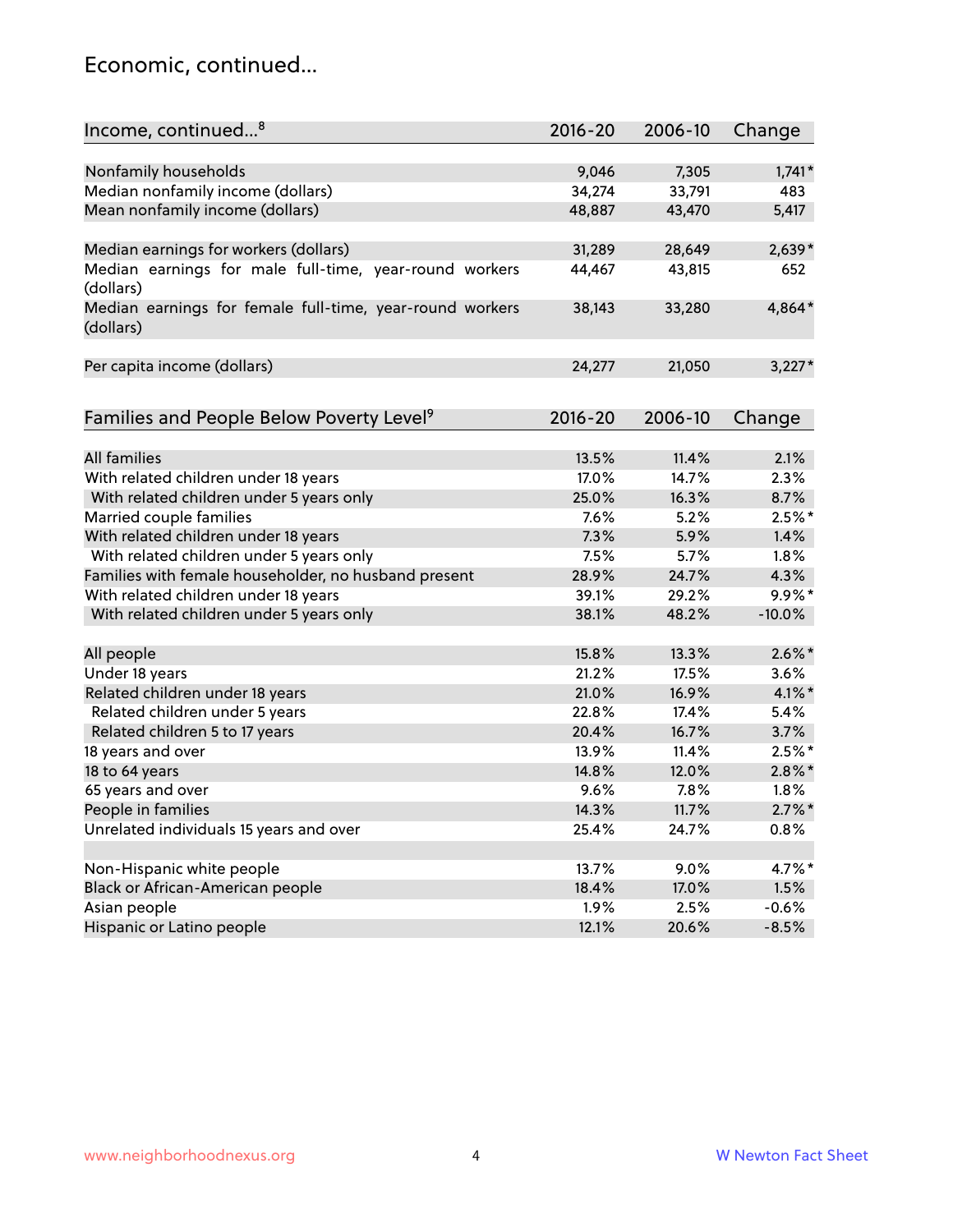# Employment

| Employment Status <sup>10</sup>                               | $2016 - 20$     | 2006-10 | Change     |
|---------------------------------------------------------------|-----------------|---------|------------|
|                                                               |                 |         |            |
| Population 16 years and over<br>In labor force                | 74,612<br>63.2% | 63,917  | 10,695*    |
| Civilian labor force                                          |                 | 67.6%   | $-4.4%$    |
|                                                               | 63.1%           | 67.5%   | $-4.4\%$ * |
| Employed                                                      | 59.0%           | 59.6%   | $-0.7%$    |
| Unemployed                                                    | 4.1%            | 7.9%    | $-3.8%$    |
| <b>Armed Forces</b>                                           | 0.1%            | 0.1%    | $0.0\%$    |
| Not in labor force                                            | 36.8%           | 32.4%   | 4.4%*      |
| Civilian labor force                                          | 47,066          | 43,152  | $3,914*$   |
| <b>Unemployment Rate</b>                                      | 6.5%            | 11.7%   | $-5.1%$    |
|                                                               |                 |         |            |
| Females 16 years and over                                     | 40,520          | 34,562  | 5,958*     |
| In labor force                                                | 58.4%           | 62.6%   | $-4.2%$    |
| Civilian labor force                                          | 58.4%           | 62.6%   | $-4.2%$ *  |
| Employed                                                      | 55.1%           | 56.1%   | $-1.1%$    |
|                                                               |                 |         |            |
| Own children of the householder under 6 years                 | 7,508           | 8,184   | $-676$     |
| All parents in family in labor force                          | 65.2%           | 70.1%   | $-5.0%$    |
|                                                               |                 |         |            |
| Own children of the householder 6 to 17 years                 | 16,645          | 15,511  | 1,134      |
| All parents in family in labor force                          | 71.9%           | 75.4%   | $-3.5%$    |
|                                                               |                 |         |            |
| Industry <sup>11</sup>                                        | $2016 - 20$     | 2006-10 | Change     |
|                                                               |                 |         |            |
| Civilian employed population 16 years and over                | 44,004          | 38,124  | 5,880*     |
| Agriculture, forestry, fishing and hunting, and mining        | $0.3\%$         | 0.4%    | $-0.1%$    |
| Construction                                                  | 7.3%            | 8.0%    | $-0.7%$    |
| Manufacturing                                                 | 15.6%           | 14.2%   | 1.3%       |
| Wholesale trade                                               | 2.4%            | 3.7%    | $-1.3%$    |
| Retail trade                                                  | 11.2%           | 13.2%   | $-2.0\%$ * |
| Transportation and warehousing, and utilities                 | 7.9%            | 7.0%    | 0.8%       |
| Information                                                   | 1.8%            | 3.1%    | $-1.4\%$ * |
| Finance and insurance, and real estate and rental and leasing | 5.0%            | 4.4%    | 0.6%       |
| Professional, scientific, and management, and administrative  | $8.3\%$         | 8.5%    | $-0.2%$    |
| and waste management services                                 |                 |         |            |
| Educational services, and health care and social assistance   | 20.7%           | 22.2%   | $-1.4%$    |
| Arts, entertainment, and recreation, and accommodation and    | 8.2%            | 6.4%    | $1.8\%$ *  |
| food services                                                 |                 |         |            |
| Other services, except public administration                  | 5.3%            | 4.3%    | 1.0%       |
| Public administration                                         | 6.0%            | 4.6%    | $1.4\%$ *  |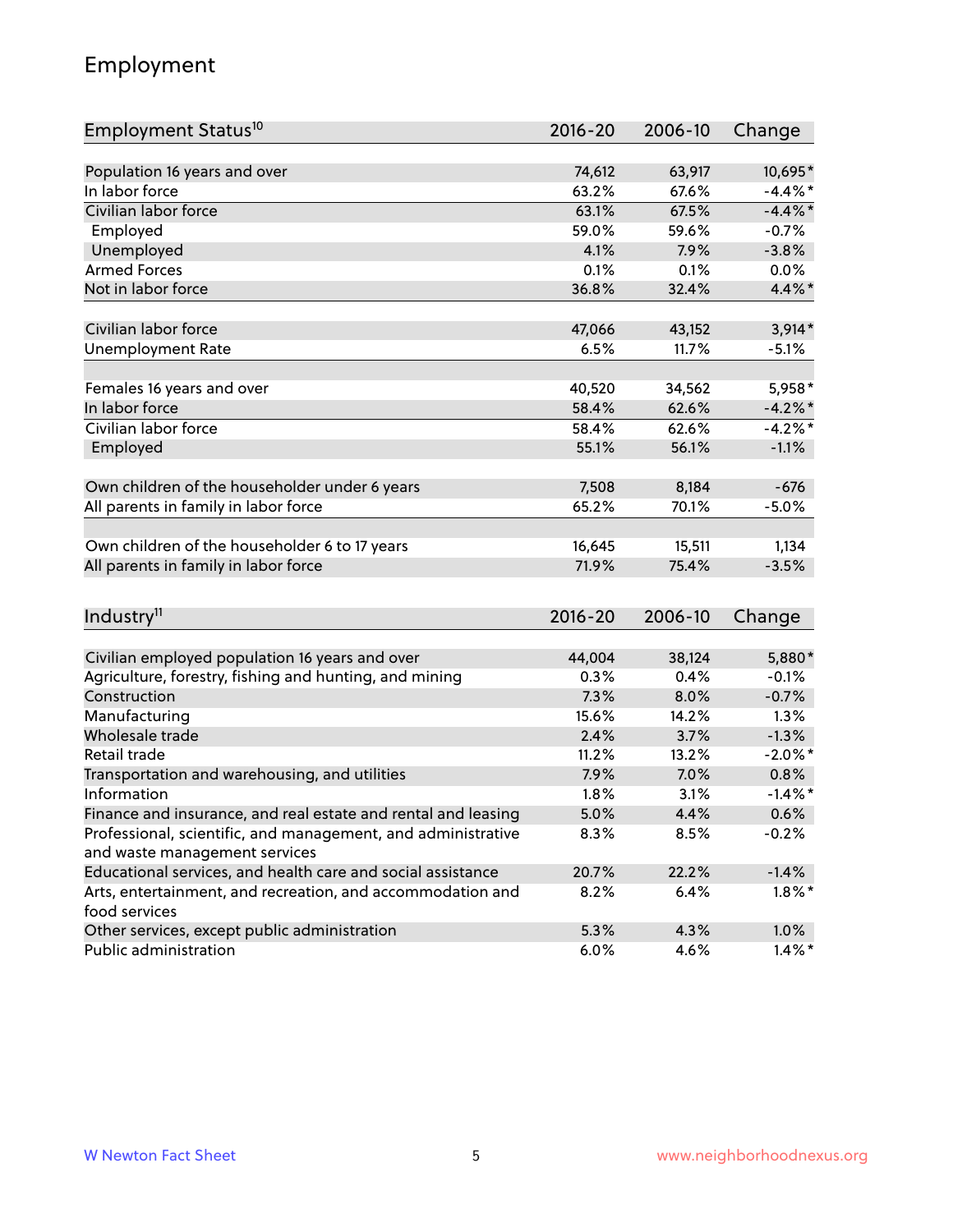# Employment, continued...

| Occupation <sup>12</sup>                                     | $2016 - 20$ | 2006-10 | Change     |
|--------------------------------------------------------------|-------------|---------|------------|
| Civilian employed population 16 years and over               | 44,004      | 38,124  | 5,880*     |
| Management, business, science, and arts occupations          | 30.5%       | 29.8%   | 0.6%       |
| Service occupations                                          | 14.6%       | 14.9%   | $-0.3%$    |
| Sales and office occupations                                 | 23.0%       | 26.6%   | $-3.6\%$ * |
| Natural<br>and<br>resources,<br>construction,<br>maintenance | 10.2%       | 12.6%   | $-2.4\%$   |
| occupations                                                  |             |         |            |
| Production, transportation, and material moving occupations  | 21.7%       | 16.1%   | $5.6\%$ *  |
| Class of Worker <sup>13</sup>                                | $2016 - 20$ | 2006-10 | Change     |
|                                                              |             |         |            |
| Civilian employed population 16 years and over               | 44,004      | 38,124  | 5,880*     |
| Private wage and salary workers                              | 79.8%       | 77.2%   | $2.6\%$ *  |
| Government workers                                           | 15.2%       | 17.4%   | $-2.1%$    |
| Self-employed in own not incorporated business workers       | 4.8%        | 5.2%    | $-0.4%$    |
| Unpaid family workers                                        | 0.2%        | 0.2%    | $-0.1%$    |
| Job Flows <sup>14</sup>                                      | 2019        | 2010    | Change     |
|                                                              |             |         |            |
| Total Jobs in district                                       | 25,163      | 19,541  | 5,622      |
| Held by residents of district                                | 30.0%       | 34.7%   | $-4.7%$    |
| Held by non-residents of district                            | 70.0%       | 65.3%   | 4.7%       |
| Jobs by Industry Sector <sup>15</sup>                        | 2019        | 2010    | Change     |
|                                                              |             |         |            |
| Total Jobs in district                                       | 25,163      | 19,541  | 5,622      |
| Goods Producing sectors                                      | 22.9%       | 26.3%   | $-3.4%$    |
| Trade, Transportation, and Utilities sectors                 | 20.4%       | 17.5%   | 2.8%       |
| <b>All Other Services sectors</b>                            | 56.7%       | 56.1%   | 0.6%       |
| Total Jobs in district held by district residents            | 7,541       | 6,781   | 760        |
| <b>Goods Producing sectors</b>                               | 23.8%       | 25.3%   | $-1.5%$    |
| Trade, Transportation, and Utilities sectors                 | 12.8%       | 9.9%    | 2.8%       |
| All Other Services sectors                                   | 63.5%       | 64.8%   | $-1.3%$    |
|                                                              |             |         |            |
| Jobs by Earnings <sup>16</sup>                               | 2019        | 2010    | Change     |
|                                                              |             |         |            |
| Total Jobs in district                                       | 25,163      | 19,541  | 5,622      |
| Jobs with earnings \$1250/month or less                      | 22.4%       | 23.5%   | $-1.1%$    |
| Jobs with earnings \$1251/month to \$3333/month              | 34.9%       | 42.1%   | $-7.2%$    |
| Jobs with earnings greater than \$3333/month                 | 42.8%       | 34.4%   | 8.3%       |
| Total Jobs in district held by district residents            | 7,541       | 6,781   | 760        |
| Jobs with earnings \$1250/month or less                      | 24.6%       | 23.8%   | 0.9%       |
| Jobs with earnings \$1251/month to \$3333/month              | 38.9%       | 45.2%   | $-6.3%$    |
| Jobs with earnings greater than \$3333/month                 | 36.4%       | 31.0%   | 5.4%       |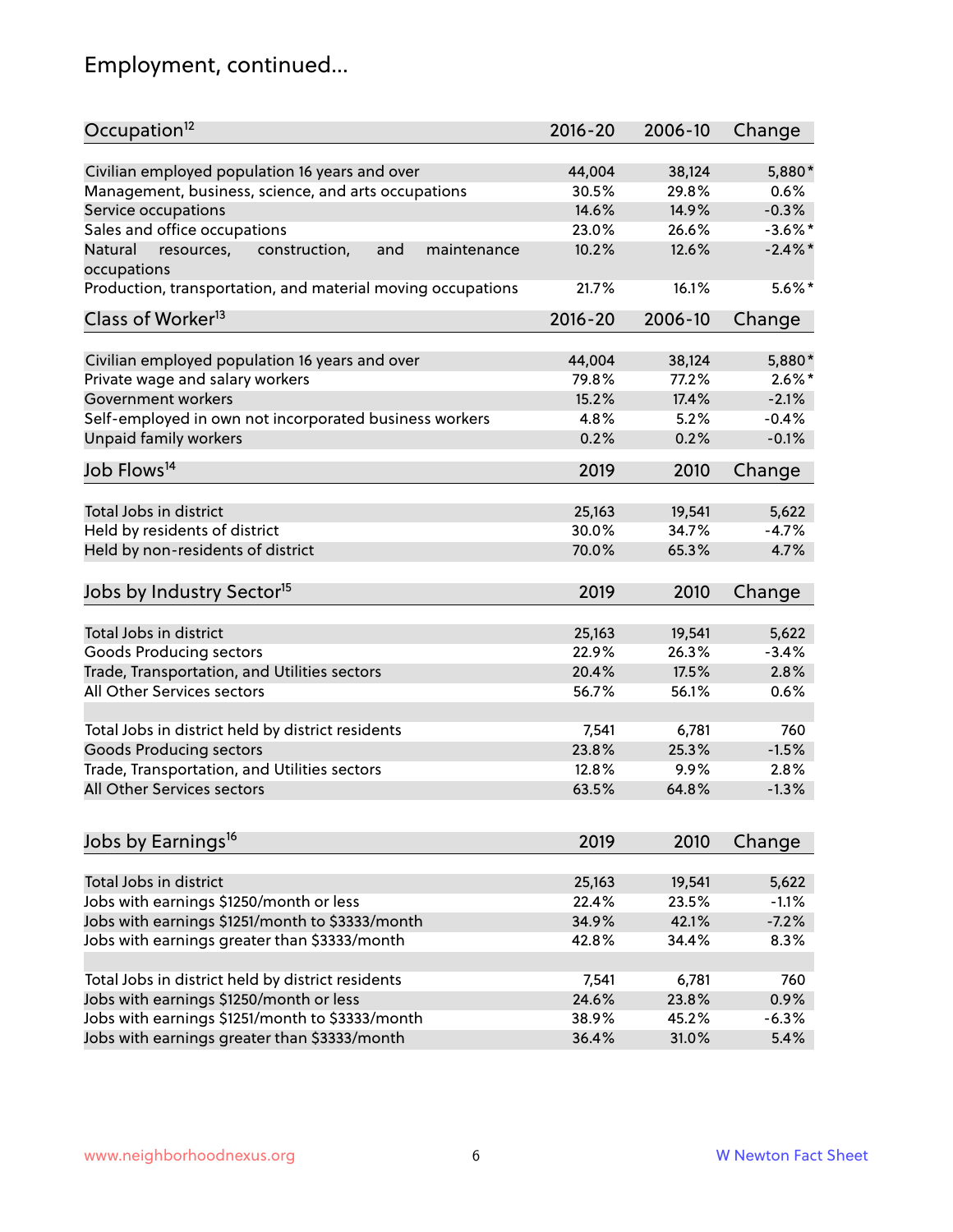# Employment, continued...

| Jobs by Age of Worker <sup>17</sup>               | 2019   | 2010   | Change  |
|---------------------------------------------------|--------|--------|---------|
|                                                   |        |        |         |
| Total Jobs in district                            | 25,163 | 19,541 | 5,622   |
| Jobs with workers age 29 or younger               | 22.2%  | 19.9%  | 2.3%    |
| Jobs with workers age 30 to 54                    | 55.4%  | 62.1%  | $-6.7%$ |
| Jobs with workers age 55 or older                 | 22.4%  | 18.0%  | 4.3%    |
|                                                   |        |        |         |
| Total Jobs in district held by district residents | 7,541  | 6,781  | 760     |
| Jobs with workers age 29 or younger               | 21.6%  | 18.1%  | 3.5%    |
| Jobs with workers age 30 to 54                    | 55.4%  | 62.1%  | $-6.8%$ |
| Jobs with workers age 55 or older                 | 23.0%  | 19.8%  | 3.2%    |
|                                                   |        |        |         |

#### Education

| School Enrollment <sup>18</sup>                | $2016 - 20$ | 2006-10 | Change    |
|------------------------------------------------|-------------|---------|-----------|
|                                                |             |         |           |
| Population 3 years and over enrolled in school | 27,415      | 25,483  | $1,932*$  |
| Nursery school, preschool                      | 5.6%        | 7.1%    | $-1.5%$   |
| Kindergarten                                   | 5.6%        | 6.1%    | $-0.4%$   |
| Elementary school (grades 1-8)                 | 43.4%       | 43.0%   | 0.4%      |
| High school (grades 9-12)                      | 24.3%       | 22.5%   | 1.8%      |
| College or graduate school                     | 21.1%       | 21.4%   | $-0.3%$   |
| Educational Attainment <sup>19</sup>           | $2016 - 20$ | 2006-10 | Change    |
|                                                |             |         |           |
| Population 25 years and over                   | 61,910      | 53,139  | 8,771*    |
| Less than 9th grade                            | 3.9%        | 5.0%    | $-1.1%$   |
| 9th to 12th grade, no diploma                  | 9.3%        | 11.8%   | $-2.5%$ * |
| High school graduate (includes equivalency)    | 31.7%       | 33.4%   | $-1.7\%$  |
| Some college, no degree                        | 25.9%       | 23.4%   | $2.5%$ *  |
| Associate's degree                             | 8.9%        | 7.6%    | $1.3\%$ * |
| Bachelor's degree                              | 11.9%       | 12.2%   | $-0.4%$   |
| Graduate or professional degree                | 8.5%        | 6.6%    | $1.9\%$ * |
|                                                |             |         |           |
| Percent high school graduate or higher         | 86.8%       | 83.2%   | $3.6\%$ * |
| Percent bachelor's degree or higher            | 20.3%       | 18.8%   | 1.5%      |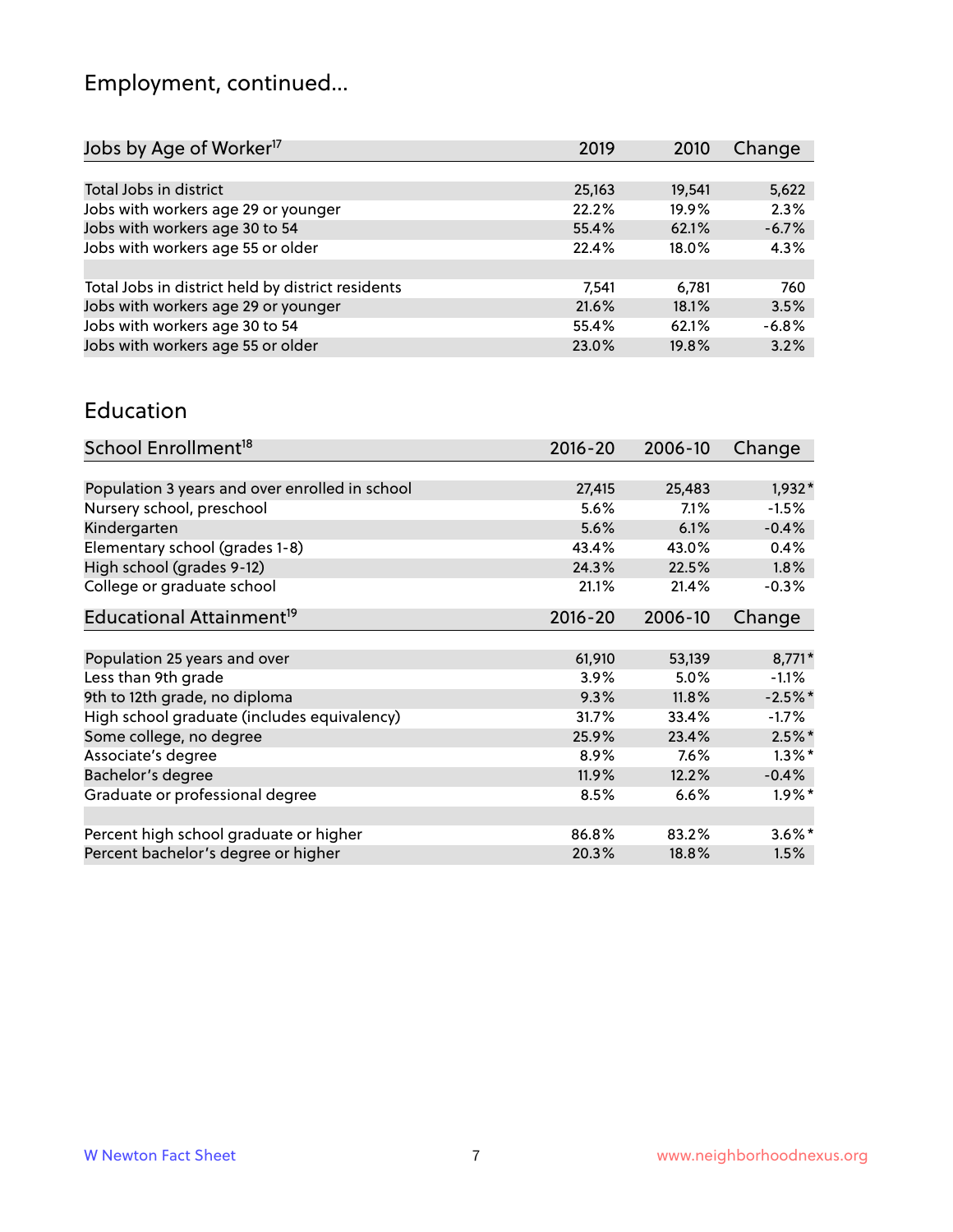### Housing

| Households by Type <sup>20</sup>                     | 2016-20     | 2006-10 | Change           |
|------------------------------------------------------|-------------|---------|------------------|
|                                                      |             |         |                  |
| <b>Total households</b>                              | 33,232      | 29,973  | $3,259*$         |
| Family households (families)                         | 72.8%       | 75.6%   | $-2.8\%$ *       |
| With own children under 18 years                     | 33.8%       | 40.2%   | $-6.4\%$ *       |
| Married-couple family                                | 47.9%       | 50.5%   | $-2.6%$          |
| With own children of the householder under 18 years  | 21.1%       | 25.4%   | $-4.3\%$ *       |
| Male householder, no wife present, family            | 5.8%        | 5.9%    | $-0.0%$          |
| With own children of the householder under 18 years  | 3.5%        | 3.3%    | 0.2%             |
| Female householder, no husband present, family       | 19.0%       | 19.2%   | $-0.2%$          |
| With own children of the householder under 18 years  | 9.2%        | 11.5%   | $-2.3\%$ *       |
| Nonfamily households                                 | 27.2%       | 24.4%   | $2.8\%$ *        |
| Householder living alone                             | 21.9%       | 20.8%   | 1.0%             |
| 65 years and over                                    | 7.7%        | 5.2%    | $2.4\%$ *        |
|                                                      |             |         |                  |
| Households with one or more people under 18 years    | 40.3%       | 45.7%   | $-5.3\%$ *       |
| Households with one or more people 65 years and over | 26.9%       | 18.0%   | 8.9%*            |
|                                                      |             |         |                  |
| Average household size                               | 2.90        | 2.83    | $0.07*$          |
| Average family size                                  | 3.43        | 3.27    | 0.16             |
|                                                      |             |         |                  |
| Housing Occupancy <sup>21</sup>                      | 2016-20     | 2006-10 | Change           |
|                                                      |             |         |                  |
| Total housing units                                  | 35,198      | 33,627  | $1,571*$         |
| Occupied housing units                               | 94.4%       | 89.1%   | $5.3\%$ *        |
| Vacant housing units                                 | 5.6%        | 10.9%   | $-5.3\%$ *       |
|                                                      |             |         |                  |
| Homeowner vacancy rate                               | 1.3         | 2.7     | $-1.4$           |
| Rental vacancy rate                                  | 2.0         | 8.7     | $-6.7*$          |
|                                                      |             |         |                  |
| Units in Structure <sup>22</sup>                     | $2016 - 20$ | 2006-10 | Change           |
|                                                      |             |         |                  |
| Total housing units<br>1-unit, detached              | 35,198      | 33,627  | $1,571*$<br>0.9% |
|                                                      | 85.0%       | 84.1%   |                  |
| 1-unit, attached                                     | 1.9%        | 1.7%    | 0.2%             |
| 2 units                                              | 3.0%        | 1.9%    | 1.1%             |
| 3 or 4 units                                         | 1.6%        | 2.0%    | $-0.4%$          |
| 5 to 9 units                                         | 0.5%        | 1.9%    | $-1.4\%$ *       |
| 10 to 19 units                                       | 2.0%        | 2.0%    | $-0.0%$          |
| 20 or more units                                     | 1.9%        | 1.9%    | 0.1%             |
| Mobile home                                          | 3.9%        | 4.4%    | $-0.5%$          |
| Boat, RV, van, etc.                                  | 0.2%        | 0.1%    | 0.1%             |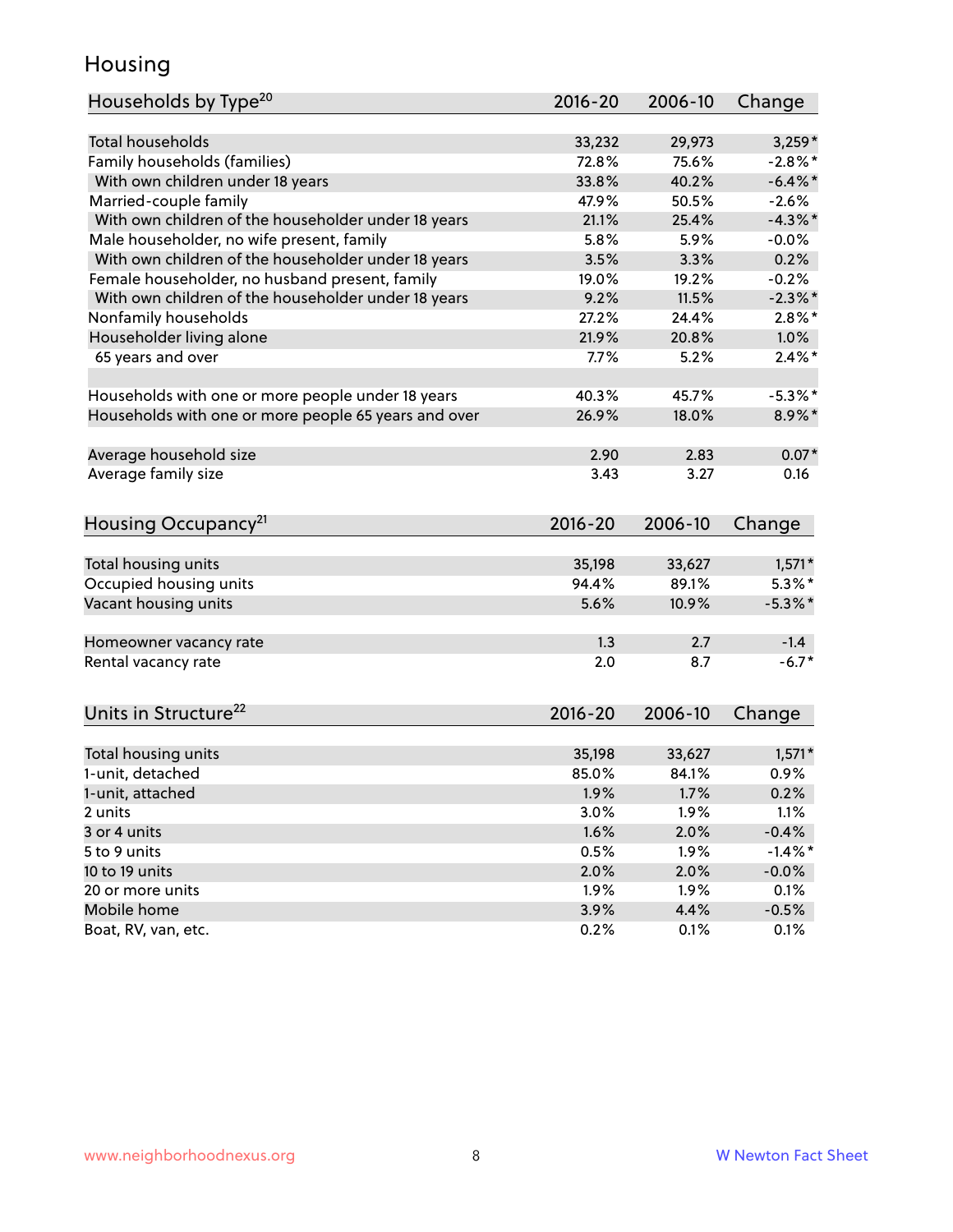# Housing, Continued...

| Year Structure Built <sup>23</sup>             | 2016-20     | 2006-10 | Change     |
|------------------------------------------------|-------------|---------|------------|
| Total housing units                            | 35,198      | 33,627  | $1,571*$   |
| Built 2014 or later                            | 3.0%        | (X)     | (X)        |
| Built 2010 to 2013                             | 1.8%        | (X)     | (X)        |
| Built 2000 to 2009                             | 35.7%       | 39.5%   | $-3.8\%$ * |
| Built 1990 to 1999                             | 23.7%       | 23.2%   | 0.5%       |
| Built 1980 to 1989                             | 12.7%       | 11.7%   | 0.9%       |
| Built 1970 to 1979                             | 9.0%        | 10.2%   | $-1.2%$    |
| Built 1960 to 1969                             | 4.8%        | 5.6%    | $-0.8%$    |
| Built 1950 to 1959                             | 3.1%        | 3.7%    | $-0.5%$    |
| Built 1940 to 1949                             | 1.9%        | 2.2%    | $-0.3%$    |
| Built 1939 or earlier                          | 4.3%        | 3.9%    | 0.5%       |
| Housing Tenure <sup>24</sup>                   | $2016 - 20$ | 2006-10 | Change     |
| Occupied housing units                         | 33,232      | 29,973  | $3,259*$   |
| Owner-occupied                                 | 68.8%       | 74.8%   | $-6.1\%$ * |
| Renter-occupied                                | 31.2%       | 25.2%   | $6.1\%$ *  |
|                                                |             |         |            |
| Average household size of owner-occupied unit  | 2.90        | 2.83    | 0.07       |
| Average household size of renter-occupied unit | 2.91        | 2.85    | 0.06       |
| Residence 1 Year Ago <sup>25</sup>             | $2016 - 20$ | 2006-10 | Change     |
|                                                |             |         |            |
| Population 1 year and over                     | 96,331      | 85,243  | 11,088*    |
| Same house                                     | 88.9%       | 82.0%   | $6.9\%*$   |
| Different house in the U.S.                    | 10.5%       | 17.6%   | $-7.1\%$ * |
| Same county                                    | 3.4%        | 7.5%    | $-4.1%$ *  |
| Different county                               | 7.0%        | 10.1%   | $-3.0\%$ * |
| Same state                                     | 4.6%        | 7.3%    | $-2.7%$ *  |
| Different state                                | 2.4%        | 2.8%    | $-0.3%$    |
| Abroad                                         | 0.7%        | 0.5%    | 0.2%       |
| Value of Housing Unit <sup>26</sup>            | $2016 - 20$ | 2006-10 | Change     |
|                                                |             |         |            |
| Owner-occupied units                           | 22,857      | 22,434  | 423        |
| Less than \$50,000                             | 6.9%        | 3.3%    | 3.6%       |
| \$50,000 to \$99,999                           | 14.0%       | 13.3%   | 0.7%       |
| \$100,000 to \$149,999                         | 26.2%       | 36.8%   | $-10.6%$ * |
| \$150,000 to \$199,999                         | 27.5%       | 26.0%   | 1.4%       |
| \$200,000 to \$299,999                         | 16.4%       | 12.3%   | $4.1\%$ *  |
| \$300,000 to \$499,999                         | 6.9%        | 6.0%    | 0.9%       |
| \$500,000 to \$999,999                         | 1.3%        | 1.8%    | $-0.5%$    |
| \$1,000,000 or more                            | 0.8%        | 0.3%    | 0.5%       |
| Median (dollars)                               | 153,680     | 145,447 | 8,233*     |
| Mortgage Status <sup>27</sup>                  | $2016 - 20$ | 2006-10 | Change     |
| Owner-occupied units                           | 22,857      | 22,434  | 423        |
| Housing units with a mortgage                  | 73.0%       | 82.0%   | $-9.0\%$ * |
| Housing units without a mortgage               | 27.0%       | 18.0%   | $9.0\%$ *  |
|                                                |             |         |            |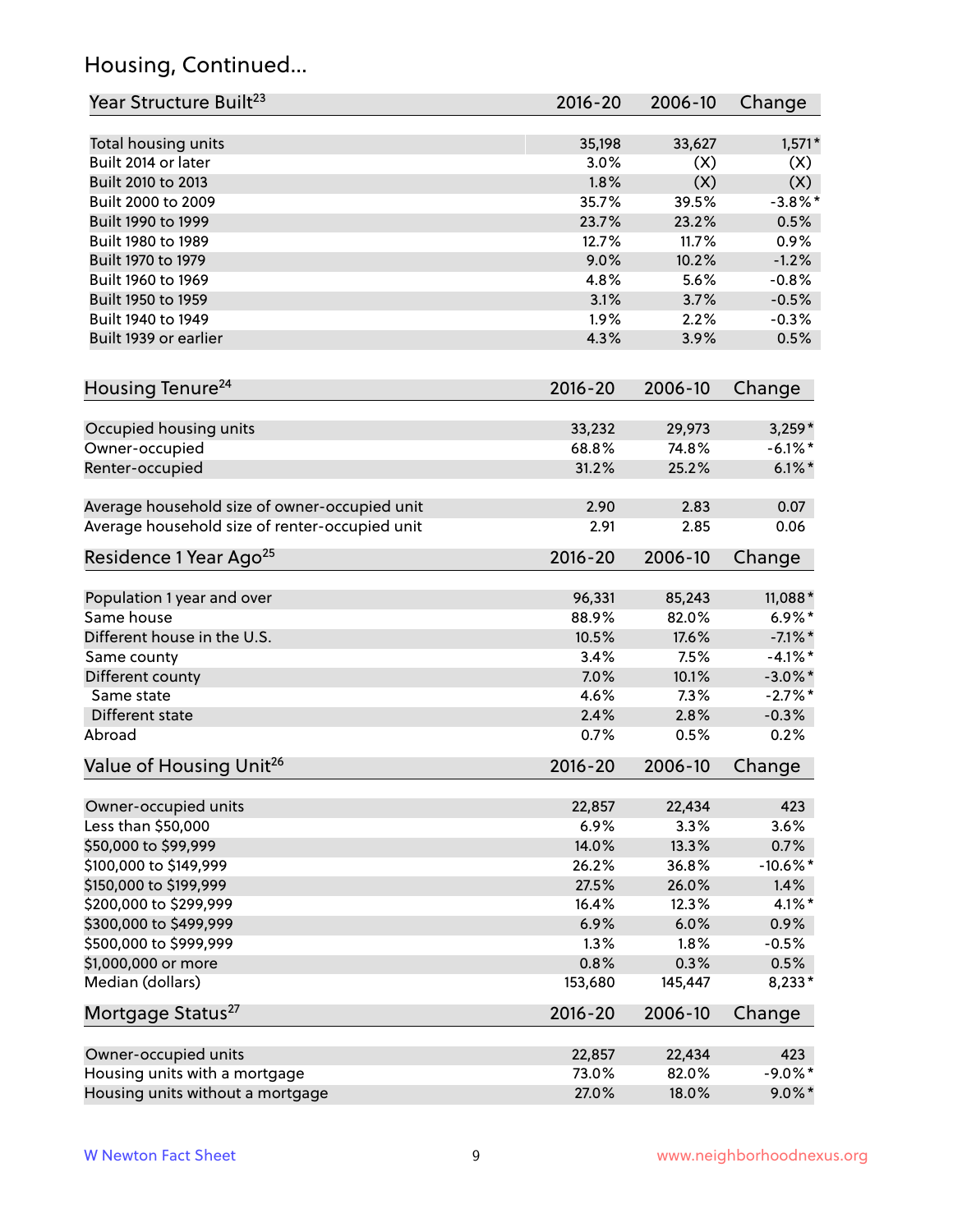# Housing, Continued...

| Selected Monthly Owner Costs <sup>28</sup>                                            | 2016-20     | 2006-10 | Change      |
|---------------------------------------------------------------------------------------|-------------|---------|-------------|
| Housing units with a mortgage                                                         | 16,679      | 18,387  | $-1,708*$   |
| Less than \$300                                                                       | 0.3%        | 0.0%    | 0.3%        |
| \$300 to \$499                                                                        | 1.4%        | 0.9%    | 0.5%        |
| \$500 to \$999                                                                        | 24.5%       | 17.7%   | $6.8\%$ *   |
| \$1,000 to \$1,499                                                                    | 43.5%       | 45.8%   | $-2.2%$     |
| \$1,500 to \$1,999                                                                    | 21.4%       | 23.1%   | $-1.7%$     |
| \$2,000 to \$2,999                                                                    | 8.2%        | 10.7%   | $-2.5%$     |
| \$3,000 or more                                                                       | 0.6%        | 1.8%    | $-1.2%$     |
| Median (dollars)                                                                      | 1,250       | 1,328   | $-78*$      |
| Housing units without a mortgage                                                      | 6,178       | 4,047   | $2,131*$    |
| Less than \$150                                                                       | 6.9%        | 3.3%    | 3.6%        |
| \$150 to \$249                                                                        | 17.7%       | 16.4%   | 1.4%        |
| \$250 to \$349                                                                        | 17.4%       | 25.1%   | $-7.7%$     |
| \$350 to \$499                                                                        | 29.4%       | 33.4%   | $-4.0%$     |
| \$500 to \$699                                                                        | 17.7%       | 14.5%   | 3.1%        |
| \$700 or more                                                                         | 11.0%       | 7.3%    | 3.6%        |
| Median (dollars)                                                                      | 389         | 366     | $23*$       |
| Selected Monthly Owner Costs as a Percentage of<br>Household Income <sup>29</sup>     | $2016 - 20$ | 2006-10 | Change      |
| Housing units with a mortgage (excluding units where<br>SMOCAPI cannot be computed)   | 16,596      | 18,263  | $-1,667*$   |
| Less than 20.0 percent                                                                | 42.8%       | 28.6%   | 14.2%*      |
| 20.0 to 24.9 percent                                                                  | 19.6%       | 14.6%   | $5.0\%$ *   |
| 25.0 to 29.9 percent                                                                  | 8.4%        | 17.9%   | $-9.5%$ *   |
| 30.0 to 34.9 percent                                                                  | 9.4%        | 8.3%    | 1.1%        |
| 35.0 percent or more                                                                  | 19.7%       | 30.5%   | $-10.8\%$ * |
| Not computed                                                                          | 83          | 124     | $-41$       |
| Housing unit without a mortgage (excluding units where<br>SMOCAPI cannot be computed) | 5,931       | 3,990   | $1,941*$    |
| Less than 10.0 percent                                                                | 52.5%       | 42.6%   | 9.9%        |
| 10.0 to 14.9 percent                                                                  | 16.9%       | 21.0%   | $-4.1%$     |
| 15.0 to 19.9 percent                                                                  | 15.1%       | 8.4%    | 6.7%        |
| 20.0 to 24.9 percent                                                                  | 4.4%        | 6.8%    | $-2.4%$     |
| 25.0 to 29.9 percent                                                                  | 4.7%        | 6.0%    | $-1.3%$     |
| 30.0 to 34.9 percent                                                                  | 1.1%        | 3.0%    | $-1.9%$     |
| 35.0 percent or more                                                                  | 5.5%        | 12.3%   | $-6.8%$     |
| Not computed                                                                          | 247         | 57      | 190         |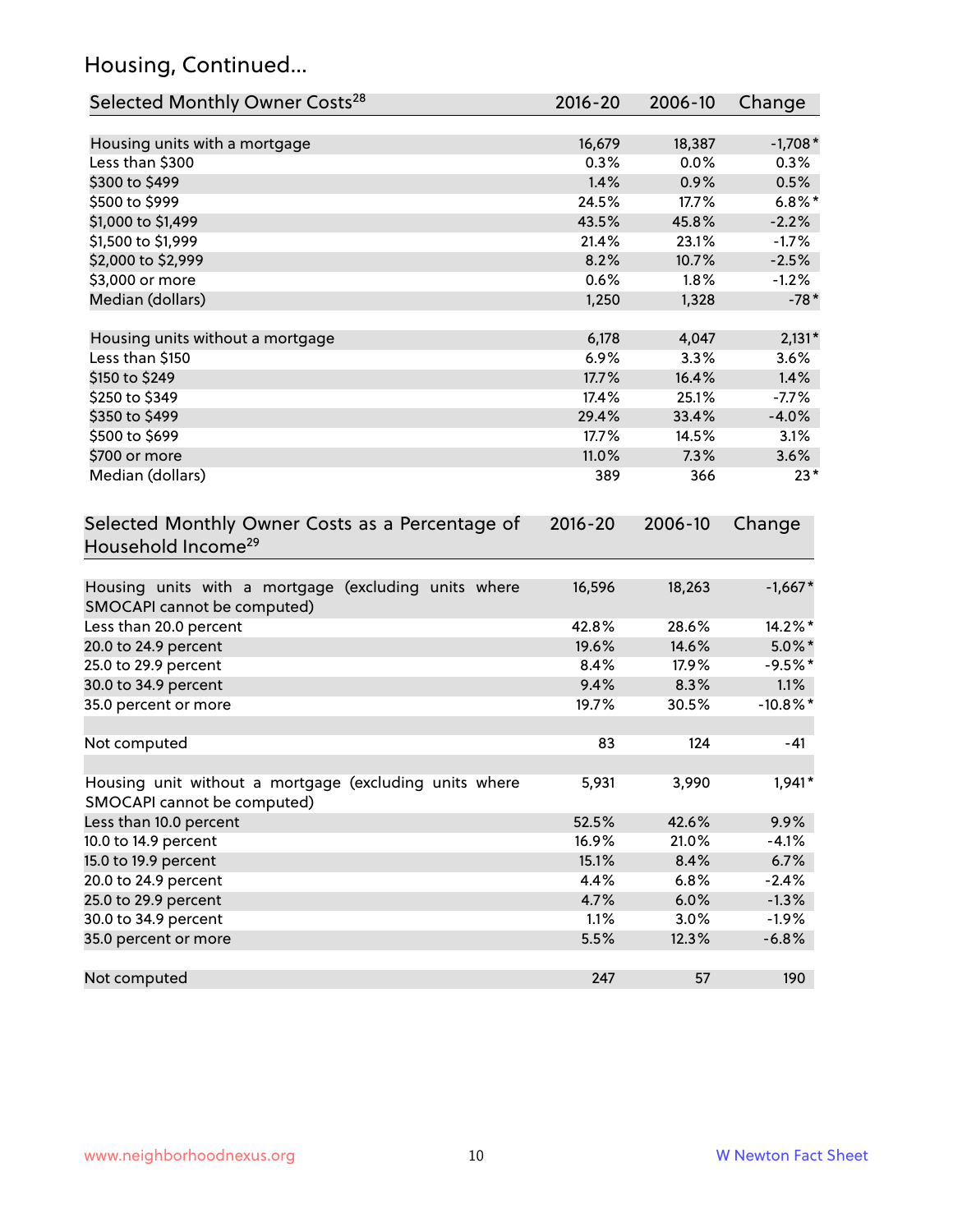# Housing, Continued...

| Gross Rent <sup>30</sup>                                                       | 2016-20     | 2006-10 | Change     |
|--------------------------------------------------------------------------------|-------------|---------|------------|
| Occupied units paying rent                                                     | 9,837       | 7,061   | $2,776*$   |
| Less than \$200                                                                | 0.9%        | 2.1%    | $-1.1\%$   |
| \$200 to \$499                                                                 | 3.4%        | 6.2%    | $-2.8%$    |
| \$500 to \$749                                                                 | 13.2%       | 17.1%   | $-3.9%$    |
| \$750 to \$999                                                                 | 24.5%       | 34.2%   | $-9.7%$ *  |
| \$1,000 to \$1,499                                                             | 46.0%       | 35.5%   | $10.4\%$ * |
| \$1,500 to \$1,999                                                             | 9.8%        | 4.2%    | 5.6%       |
| \$2,000 or more                                                                | 2.1%        | 0.6%    | 1.5%       |
| Median (dollars)                                                               | 1,069       | 1,026   | 43         |
| No rent paid                                                                   | 538         | 478     | 60         |
| Gross Rent as a Percentage of Household Income <sup>31</sup>                   | $2016 - 20$ | 2006-10 | Change     |
| Occupied units paying rent (excluding units where GRAPI<br>cannot be computed) | 9,766       | 6,883   | 2,883*     |
| Less than 15.0 percent                                                         | 11.3%       | 6.9%    | 4.4%       |
| 15.0 to 19.9 percent                                                           | 10.9%       | 12.5%   | $-1.6%$    |
| 20.0 to 24.9 percent                                                           | 10.1%       | 10.2%   | $-0.1%$    |
| 25.0 to 29.9 percent                                                           | 10.3%       | 7.9%    | 2.5%       |
| 30.0 to 34.9 percent                                                           | 6.9%        | 5.3%    | 1.6%       |
| 35.0 percent or more                                                           | 50.5%       | 57.2%   | $-6.7\%$ * |
| Not computed                                                                   | 609         | 656     | $-47$      |
| Transportation                                                                 |             |         |            |
| Commuting to Work <sup>32</sup>                                                | 2016-20     | 2006-10 | Change     |
| Workers 16 years and over                                                      | 43,428      | 37,228  | $6,200*$   |
| Car, truck, or van - drove alone                                               | 79.7%       | 81.8%   | $-2.0%$    |
| Car, truck, or van - carpooled                                                 | 9.3%        | 11.5%   | $-2.2%$ *  |
| Public transportation (excluding taxicab)                                      | 1.0%        | 0.9%    | 0.1%       |
| Walked                                                                         | 1.1%        | 1.1%    | $0.0\%$    |
| Other means                                                                    | 2.6%        | 0.7%    | $1.9\%$ *  |
| Worked at home                                                                 | 6.3%        | 4.1%    | $2.2\%$ *  |
| Mean travel time to work (minutes)                                             | 34.3        | 31.6    | $2.7*$     |
| Vehicles Available <sup>33</sup>                                               | 2016-20     | 2006-10 | Change     |
| Occupied housing units                                                         | 33,232      | 29,973  | $3,259*$   |
| No vehicles available                                                          | 5.4%        | 3.4%    | $1.9\%$ *  |
| 1 vehicle available                                                            | 27.2%       | 31.4%   | $-4.2%$ *  |
| 2 vehicles available                                                           | 39.9%       | 41.8%   | $-1.9%$    |
| 3 or more vehicles available                                                   | 27.5%       | 23.4%   | $4.1\%$ *  |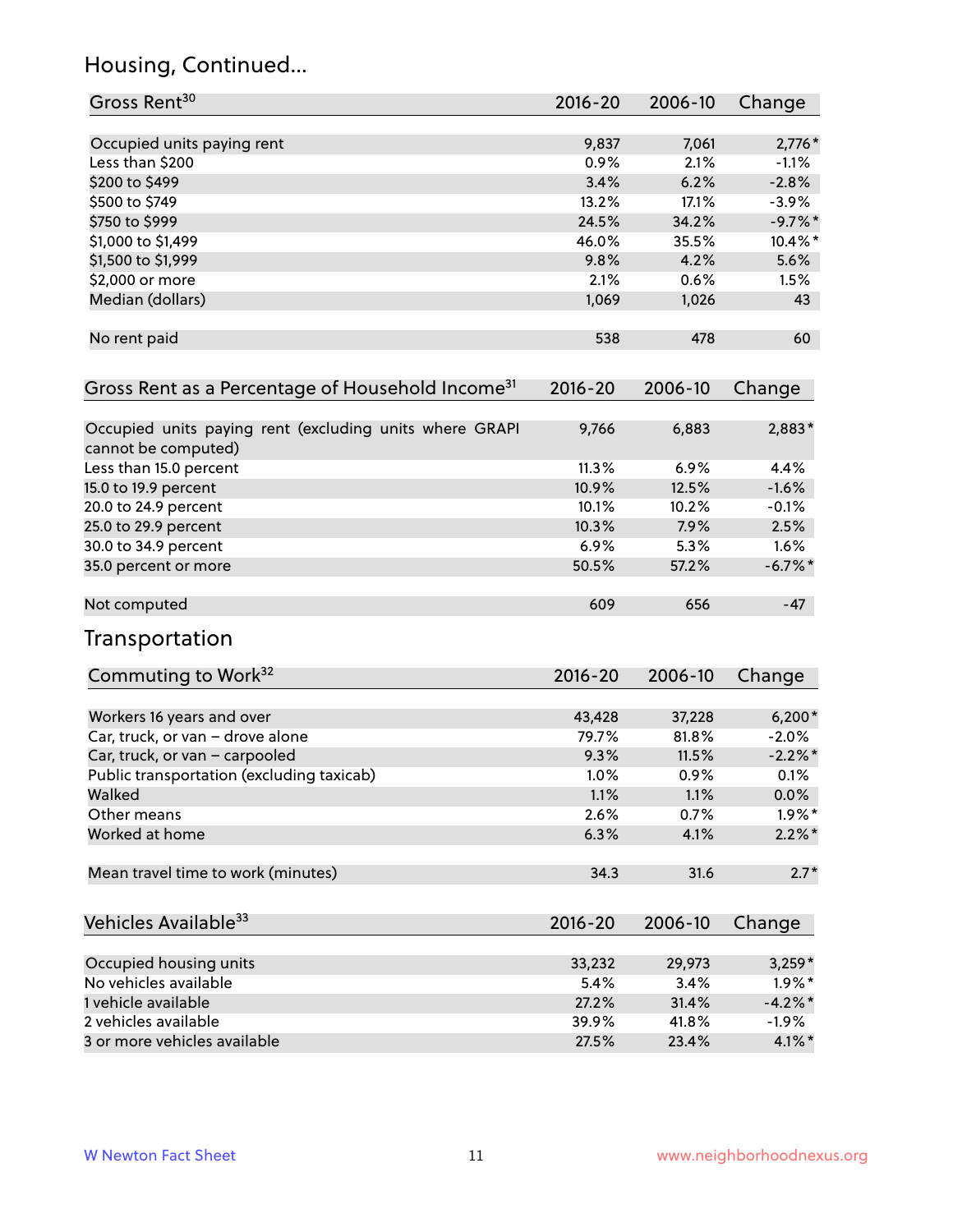#### Health

| Health Insurance coverage <sup>34</sup> | 2016-20 |
|-----------------------------------------|---------|
|-----------------------------------------|---------|

| Civilian Noninstitutionalized Population                | 96,812 |
|---------------------------------------------------------|--------|
| With health insurance coverage                          | 86.1%  |
| With private health insurance coverage                  | 59.8%  |
| With public health coverage                             | 36.1%  |
| No health insurance coverage                            | 13.9%  |
| Civilian Noninstitutionalized Population Under 19 years | 27,670 |
| No health insurance coverage                            | 8.1%   |
| Civilian Noninstitutionalized Population 19 to 64 years | 57,409 |
| In labor force:                                         | 43,447 |
| Employed:                                               | 40,728 |
| With health insurance coverage                          | 84.0%  |
| With private health insurance coverage                  | 79.1%  |
| With public coverage                                    | 8.3%   |
| No health insurance coverage                            | 16.0%  |
| Unemployed:                                             | 2,719  |
| With health insurance coverage                          | 64.4%  |
| With private health insurance coverage                  | 54.1%  |
| With public coverage                                    | 13.3%  |
| No health insurance coverage                            | 35.6%  |
| Not in labor force:                                     | 13,962 |
| With health insurance coverage                          | 73.7%  |
| With private health insurance coverage                  | 36.4%  |
| With public coverage                                    | 45.0%  |
| No health insurance coverage                            | 26.3%  |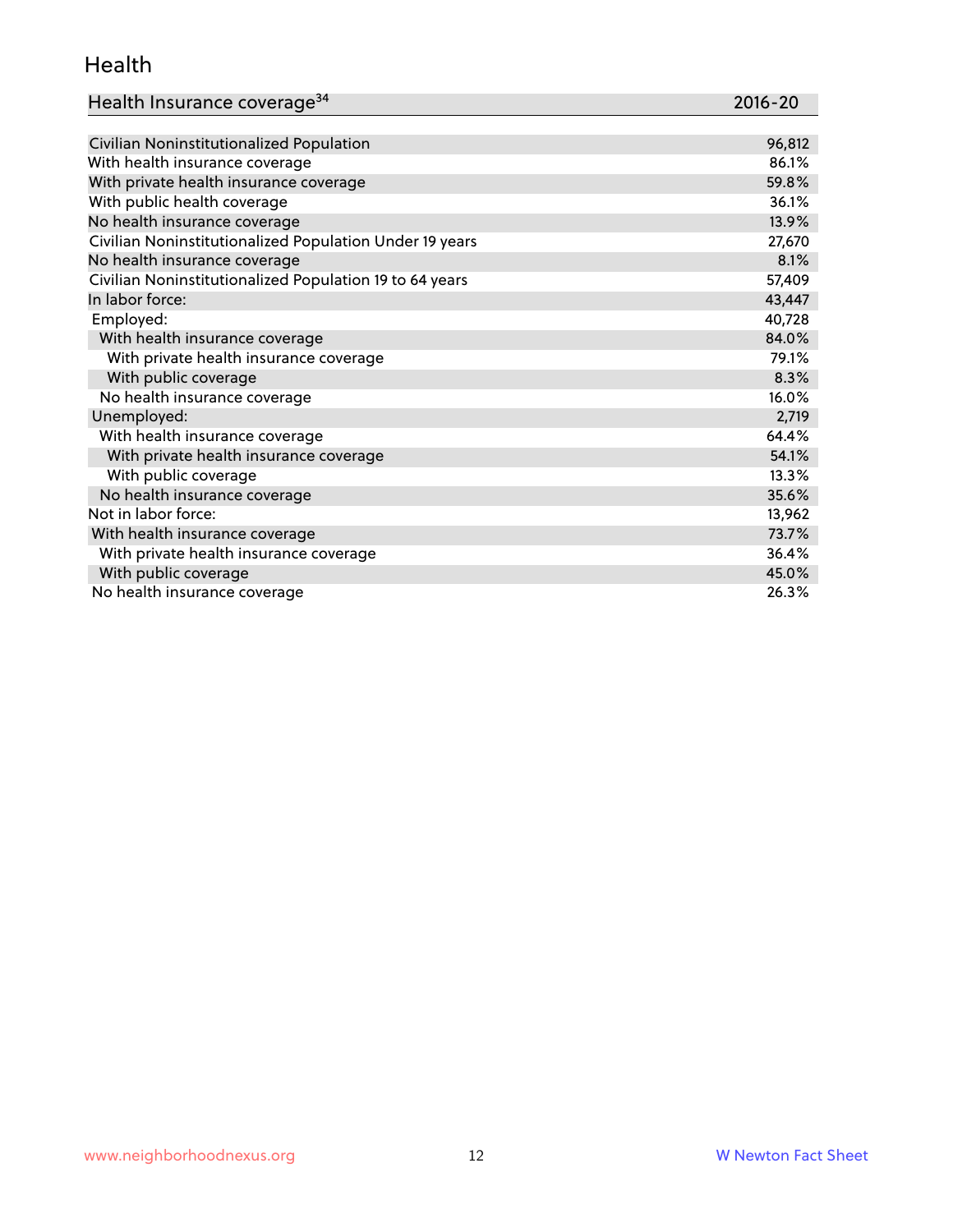# Employment Forecasts

| Forecast Employment by Sector <sup>35</sup>      | 2030   | 2020   | Change   |
|--------------------------------------------------|--------|--------|----------|
|                                                  |        |        |          |
| <b>All Sectors</b>                               | 32,304 | 30,746 | 5.1%     |
| Goods Producing                                  | 7,083  | 7,352  | $-3.7%$  |
| Agriculture, forestry, fishing and hunting       | 11     | 15     | $-26.7%$ |
| Mining                                           | 116    | 102    | 13.7%    |
| Construction                                     | 2,101  | 1,917  | 9.6%     |
| Manufacturing                                    | 4,855  | 5,318  | $-8.7%$  |
| Service Providing                                | 6,712  | 5,924  | 13.3%    |
| Wholesale trade                                  | 1,320  | 829    | 59.2%    |
| Retail trade                                     | 4,522  | 4,316  | 4.8%     |
| Transportation and warehousing                   | 416    | 301    | 38.2%    |
| <b>Utilities</b>                                 | 454    | 478    | $-5.0%$  |
| Information                                      | 539    | 500    | 7.8%     |
| <b>Financial activities</b>                      | 1,499  | 1,440  | 4.1%     |
| Finance and insurance                            | 884    | 854    | 3.5%     |
| Real estate and rental and leasing               | 615    | 586    | 4.9%     |
| Professional and business services               | 1,311  | 1,185  | 10.6%    |
| Professional, scientific, and technical services | 1,061  | 945    | 12.3%    |
| Management of companies and enterprises          | 250    | 240    | 4.2%     |
| <b>Education and health services</b>             | 8,344  | 7,864  | 6.1%     |
| <b>Education services</b>                        | 5,160  | 5,175  | $-0.3%$  |
| Health care and social assistance                | 3,184  | 2,689  | 18.4%    |
| Leisure and hospitality                          | 3,374  | 3,263  | 3.4%     |
| Arts, entertainment, and recreation              | 421    | 438    | $-3.9%$  |
| Accommodation and food services                  | 2,953  | 2,825  | 4.5%     |
| Other services, except public administration     | 818    | 801    | 2.1%     |
| <b>Public administration</b>                     | 1,282  | 1,244  | 3.1%     |

# Population Forecasts

| Population Forecasts <sup>36</sup> | 2030    | 2020   | Change |
|------------------------------------|---------|--------|--------|
|                                    |         |        |        |
| <b>Total Population</b>            | 119.055 | 99.430 | 19.7%  |
| <b>Total Households</b>            | 45.025  | 37.005 | 21.7%  |